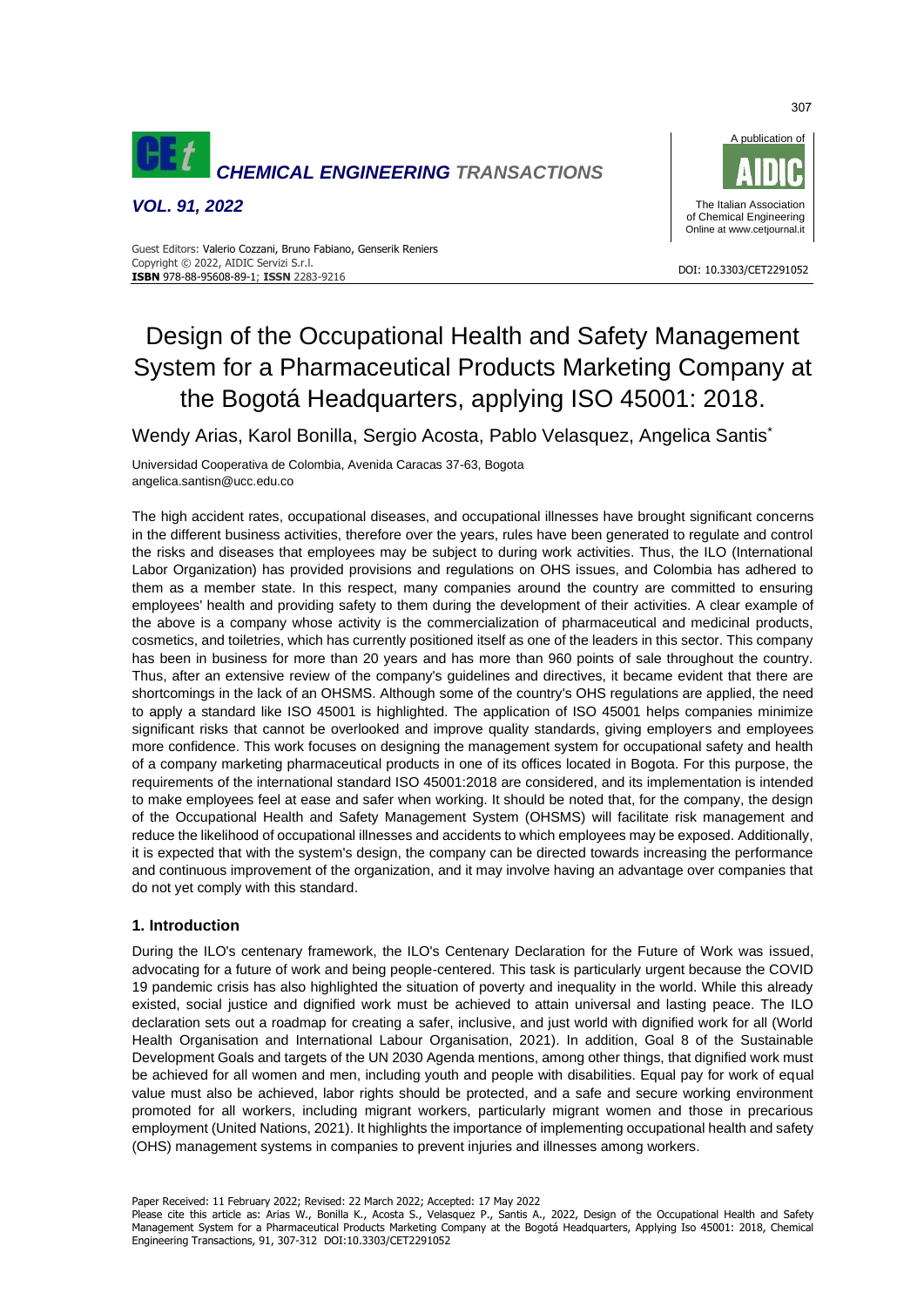Providing safe and healthy workplaces (ISO, 2018). ISO 45001 is the first international standard that determines the requirements for implementing an occupational health and safety system. The objective is to provide safe and healthy working conditions, prevent injuries and deterioration of health, and improve occupational safety and health performance, involving workers and visitors, and contractors of the organization (Rojas, 2020).

About 2 million people die each year from work-related causes, and more than 300 million accidents occur at work, many of which could have been avoided (Liukkunen, 2021). Creating favorable working conditions and labor relations is essential for optimizing the work process and positive economic effect. It also leads to reduced losses, increased productivity, efficiency, and quality of work, which means greater prosperity for the company and society (Nagyova, 2017). Although, regularly many companies, regardless of their corporate purpose, present accidents, and professional risks due to daily work, which turns out to be an intolerable situation since it is necessary that they fully have a duly regulated OHSMS.

In Colombia, countless companies within their areas comply with the documentation regulations, such as laws, decrees, and resolutions established by the country regarding OHS (Ospino and Galán, 2019). However, this is not enough to mitigate the number of occupational risks and accidents daily in the workplace. The company's case addressed during this study, which has a trajectory of more than 20 years and whose activity is the commercialization of pharmaceutical and medicinal products, cosmetics, and toiletries. That currently has more than 960 points distributed throughout the country, and the previously mentioned problem is not unrelated. Indeed, once an extensive review of the company's directives and guidelines was carried out, it was shown that it has shortcomings related to the lack of an Occupational Health and Safety Management System (OHSMS). Although some regulations that the country has in OSH are applied, applying a standard such as ISO 45001 is highlighted.

For the pharmaceutical marketing company under study, the Occupational Health and Safety Management System (OHSMS) design will facilitate risk management and identify opportunities to reduce the likelihood of occupational illnesses and accidents to which employees may be exposed. It is expected to be established and implemented to increase its performance and continuous improvement, thus, having an advantage over companies that have not yet implemented this standard. In addition, implementing a successful OHS is related to the maturity of an organization and the number of processes (Castiblanco et al., 2020). Social responsibility is demonstrated by the company when providing security to its workers. The development of this OHSMS design under the requirements of this international standard covers: the diagnosis of OHS in the company to the verification of the legal requirements applicable to Colombian organizations and the continuous improvement established in the standard.

#### **2. Methodology**

The methodology used for the design of the OHS is based on the document's provisions marked as Annex SL (Proposals for Management System Standards) issued by ISO in 2012. The document mentions that all international standards must have a uniform HLS framework (High-Level Structure) based on the Plan - Do - Check - Act (PDCA) methodology (ISO, 2015). In the case of ISO 45001, it is applied as follows:

Plan: establish the objectives, programs, and processes necessary to achieve the best results, based on the occupational health and safety policy, as well as identify and assess occupational health and safety (OHS) risks, the opportunities for OHS and other risks, and other opportunities,

Do: Implement all processes as planned.

Verify: monitor and measure the activities and processes according to the safety policy and occupational health objectives, in addition to reporting all the results obtained.

Act: the necessary actions must be carried out to comply with continuous improvement according to the performance of the occupational health and safety management system to achieve the expected results (ISO, 2018).

Figure 1 shows the proposed diagram when the chapters of the ISO 45001 standard are included in the Plan - Do - Check - Act (PDCA) methodology, which was the guide for the achievement of this work.

The risk assessment is based on the risk matrix, considering the parameters of probability (L) and severity (S), where the level of risk and intervention (RL) is determined by the product of the two parameters evaluated  $(RL = L \times S)$ . Table 1 shows the risk assessment matrix, considering the probability levels and severity levels, where 100 is the highest value, or cause of death for severity, probability in four levels, and the risk level with a maximum value of 4000, as shown in Table 1, where a description is given for the severity levels. This matrix is taken from ICONTEC (2012).

308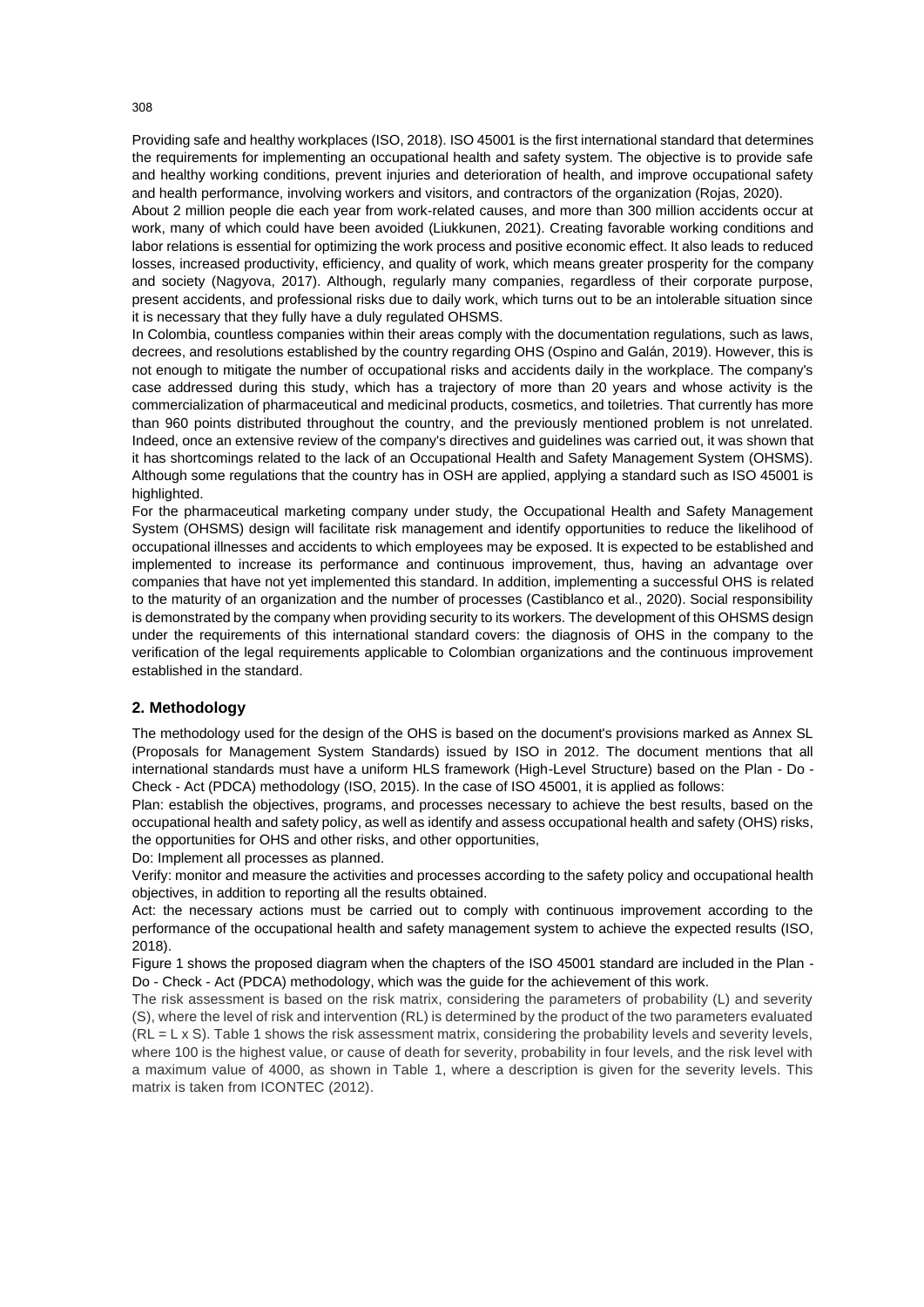

*Figure 1: OHS management system model based on ISO 45001 (adapted ISO, 2018)*

| Severity(S) |                                                                                           | Likelihood (L) |                         |            | Risk Level (RL)   |              |                                                                                                                                                                                              |
|-------------|-------------------------------------------------------------------------------------------|----------------|-------------------------|------------|-------------------|--------------|----------------------------------------------------------------------------------------------------------------------------------------------------------------------------------------------|
| Level       | Description                                                                               | 40-24          | $20 - 10$               | $8-6$      | $4 - 2$           | Level        | Description                                                                                                                                                                                  |
| 100         | Death                                                                                     |                |                         |            | π                 |              | Critical situation.                                                                                                                                                                          |
|             |                                                                                           |                | 4000 - 2400 2000 - 1200 | 800-600    | 400-200           | $4000 - 600$ | Suspend activities until<br>the risk is under<br>control. Urgent<br>intervention.                                                                                                            |
| 60          | Irreparable                                                                               |                |                         | Ш          | $  240 -       $  |              | Correct and take                                                                                                                                                                             |
|             | serious injuries<br>or illnesses<br>(Partial<br>permanent<br>disability or<br>invalidity) | 2400-1440      | 1200-600                | 480-360    | 120               | $500 - 150$  | control measures<br>immediately.<br>Nevertheless, suspend<br>activities if the risk<br>level is above or equal<br>to 360.                                                                    |
| 25.         | Injuries or                                                                               |                | ĪĪ                      | π          | Ш                 | Ш            | Improve if possible. It                                                                                                                                                                      |
|             | illnesses with<br>temporary<br>incapacity to<br>work (ILT)                                | 1000-600       | 500-250                 | 200-150    | 100-50            | $120 - 40$   | would be appropriate<br>to justify the<br>intervention and its<br>profitability.                                                                                                             |
| 10          | Injuries or<br>illnesses that<br>do not require<br>disability.                            | TI.<br>400-240 | II 200 - III<br>100     | Ш<br>80-60 | III 40 - VI<br>20 | IV<br>20     | Maintain existing<br>control measures but<br>should be considered<br>solutions or<br>improvements and<br>regular checks should<br>be made to ensure<br>that the risk is still<br>acceptable. |

## *Table 1: Risk matrix*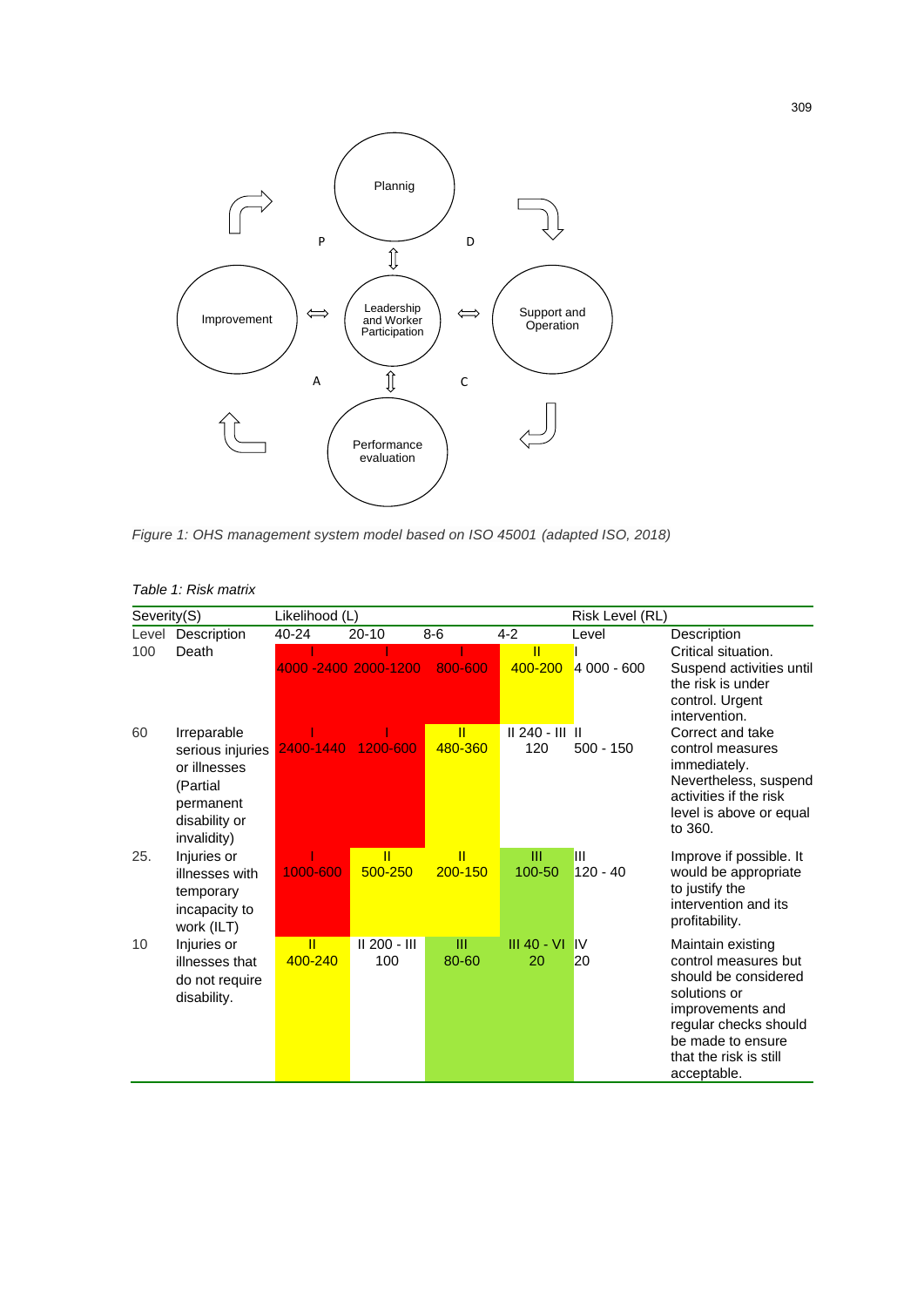## **3. Analysis and results**

The area in which the company operates is wholesale and retail marketing of pharmaceutical and medicinal products, cosmetics, and toiletries in specialized establishments. It is essential to mention that the company has 960 points distributed in 100 cities around the country, and it has four work centers in which all the personnel are divided. These are administrative services (188 people), points of sale (1260 people), distribution center (92 people), and the fleet of couriers (321 people).

## **3.1 Analysis of the current situation of the company**

The company has an Occupational Health and Safety Management System governed by the country's regulations. The regulation by which the company's OHSMS is followed focuses on risk (but mentions the risk plan coverage for workers as a fundamental component). Its purpose is to protect workers' safety and health; also, the importance of its national compliance is highlighted to a greater extent (Lasprila et al., 2019). However, the company plans to reach the international labor market. For this, it needs to have an updated OHSMS based on international standards, allowing it to carry out its activities in different countries. For this, verification was made using the checklist for the ISO 45001 standard. According to the checklist of 496 requirements, it was obtained that the compliance is equivalent to 71 %, in Table 2 can be seen.

*Table 2: Indicators of compliance according to the checklist*

| Indicator     | Number of Requirements | Percentage<br>Requirements |  |  |
|---------------|------------------------|----------------------------|--|--|
| Complies      | 423                    | 71 %                       |  |  |
| Non-compliant | 73                     | 29%                        |  |  |
| Total         | 496                    | 100 %                      |  |  |

## **3.2 Leadership and worker participation**

Supported by the findings and to comply with the standard, the company must be invited to take leadership from senior management and commit to:

- Inclusion of workers to participate proactively in the Joint Health and Safety at Work Committee (JHSC) and the Work-Life Committee.
- Ensure that all the necessary resources are in place to implement the OHSMS.
- The company's management assumes responsibility for the leadership of the OHSMS.
- Be committed to sustaining the Occupational Health and Safety Management System and its continuous improvement.
- Ensure an induction, training, and coaching program according to specific OHS needs.
- To have suitable personnel available for the proper implementation of the OHSMS.
- Encourage all workers, visitors, and suppliers to take responsibility for safe practices and comply with the company's standards for individual and collective protection.
- Any member of the company, visitor, or service provider must notify promptly of all situations that may generate contingencies and consequences that impact business continuity. The organization is committed to maintaining the available channels of communication and participation.
- Create and disseminate to the staff a manual of functions and organizational charts of the positions in the company.

The following sections provide the application of the PDCA concept during the design of the system for the company.

## **3.3 Plan**

In this section, the actions aimed at eliminating or correcting the risks and finding the opportunities for improvement were addressed, the objectives and activities to achieve it were also raised. The identification of hazards and the evaluation of risks and opportunities is achieved from developing the risk matrix. The matrix was prepared considering the legal requirements for Colombia and the ISO 45001 standard. As a result of the evaluation, six critical points are located, two in the points of sale, two in administrative services, one in the distribution center, and one in couriers. One of the risks is due to inadequate storage of material and the other due to occupational stress associated with the demanding work pace in the administrative area; each of these risks reports a value of 700, according to the matrix presented in Table 1, which would correspond to high risk. Like actions to mitigate these risks are suggested: installing racks for the storage and organization of the material

310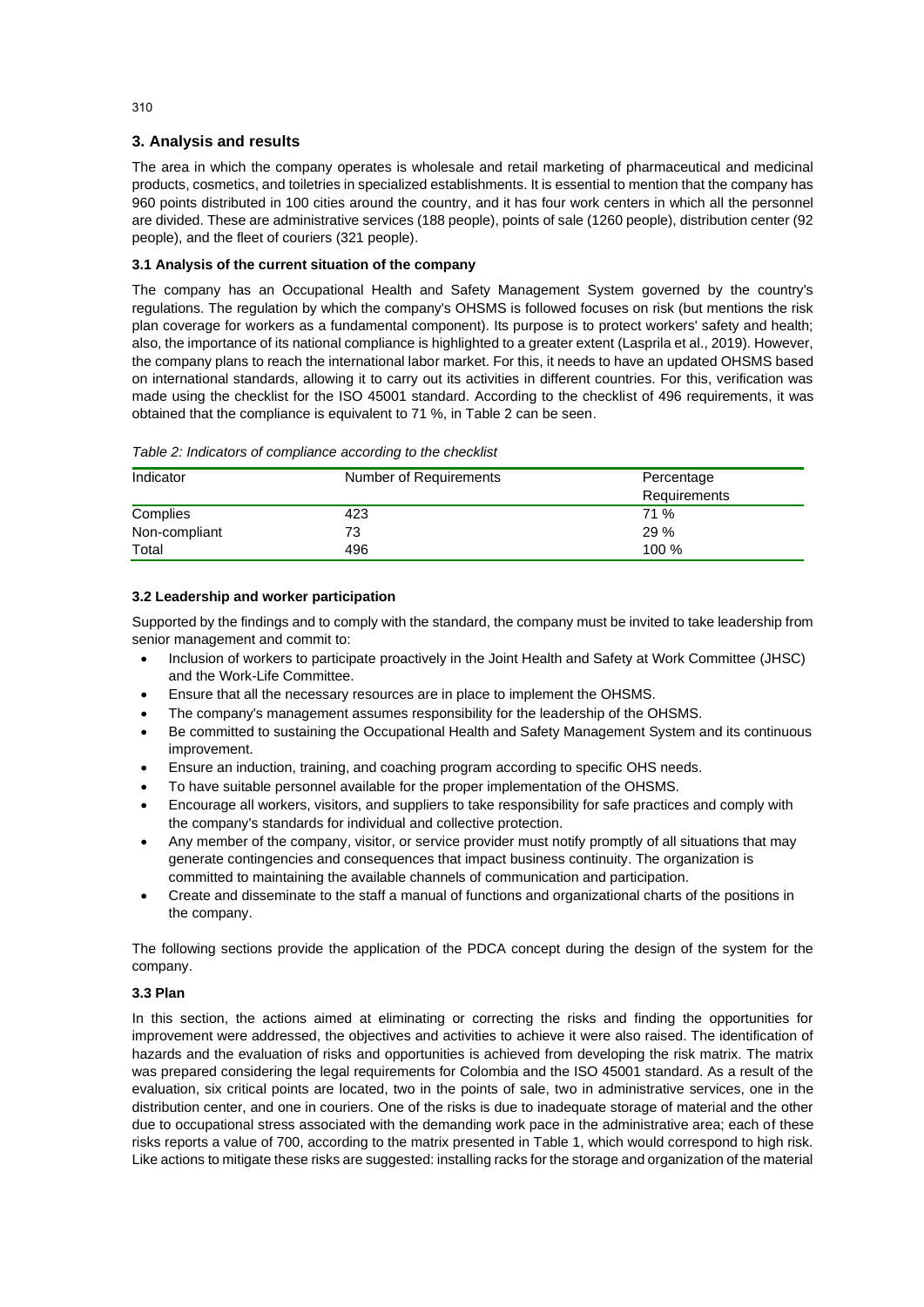and implementing standards to store materials (according to their nature, size, and shape). In addition, workshops on work stress management, customer service, and group relationships. Likewise, the promotion and incentives for practicing some sport and recreational activities. In the administrative staff, two risks were identified, one due to screens and surfaces that reflect light causing visual fatigue headaches. The second was repetitive movements that cause muscle spasms and repetitive movements. According to the weighting in the matrix from Table 1, the value found was 700 and 1000, respectively, which would correspond to high risk. It is proposed, training in ergonomic concepts, active breaks to activate and relax some muscles, improve postures, and change chairs, adding footrests. On the other hand, a mechanical risk was identified in the distribution center due to improper use of tools and handling of objects in an unsafe way, causing blows, falls, bruises, and severe traumas. According to the risk matrix, which is reported as high risk, given that the assessment is 700, for this reason, it is recommended to create workshops on handling hand tools, induction on their use, maintenance, and safe handling of heavy objects. Additionally, couriers have a high risk of getting run over, blows, and collisions with and against vehicles due to the nature of their work, which can cause injuries of varying severity. This risk was weighted in the matrix with a value of 1000. It is proposed to mitigate this risk by training preventive management, traffic risks on the roads, compliance with current circulation regulations, and self-care.

#### **3.4 Do**

The organizational communication manual was created with internal and external communication procedures, and areas involved. This manual will contribute to the agile circulation of information as an input for timely decision-making and achieving a consistent and fluid approach and dialogue with its internal and external clients. It is crucial to indicate that the communications area will manage the information and basic strategies of the company to specify and convey the key objectives to be met. On the other hand, procedures were established for the competence, awareness, and training of personnel who perform some function for the company, and that may cause impacts on Occupational Health and Safety. Likewise, the registration and change control documents were defined, where the methodology to identify and describe the processes and procedures of the company is established and specified in detail; this ensures that the documents handled in the company are prepared, codified, reviewed, approved, published, distributed, and managed by the company's specifications. As mentioned at the beginning, the company follows the country's regulations and guidelines. The regulations contemplate allocating financial, technical, human, and physical resources for compliance with prevention and control measures in terms of OHS. However, within the financial findings, it was detected that it is partially executed despite having an item assigned for risk management (which includes emergency care and drills) (64% of the assigned value). This aspect is emphasized in updating competition procedures, awareness, and training. It is worth mentioning that the information concerning the financial resources is not presented in this section since it is the company's sensitive information. Likewise, to comply with the operation control, the operational control, monitoring, and improvement procedures were created to prevent and control possible risks and dangers in the company. The procedure is accompanied by the risk manual that provides clear guidance for its application at the organizational level and promotes effective decision-making regarding the risks that tend to affect the achievement of the company's mission and objectives, with a view to proper monitoring and continuous improvement. This procedure includes that it be extended to suppliers and contractors. In the same way, for the preparation and response to emergencies, the prevention, preparation, and emergency response plan was established for the administrative headquarters and points of sale were developed. Within them, the existing risks of the different dependencies are defined, locating the direction and the actions that must be carried out to eliminate or mitigate them, and thus avoid the negative consequences these can generate for the collaborators, equipment, facilities, and other assets of the company. For its implementation, this document contains the following components: The risk analysis of the points of sale and administrative headquarters, where the vulnerability to the identified threats is assessed, triggering an emergency that warrants activating the contingency plan; the administrative organization of the plan, where the human and physical resources available to attend an emergency in this office are defined; the contingency plans for each threat indicate the protocols to follow in each event before, during, and after its occurrence. This point is the essence of the Emergency Prevention, Preparedness, and Response Plan. Finally, the activities necessary to develop an Evacuation Plan are related, showing the procedures and logistical requirements necessary to carry it out, either in a drill or in a real event.

## **3.5 Check**

For the fulfillment of this stage, together with the control, monitoring, and operational improvement procedure, the internal audit procedure is created to define whether the system is established, maintained, and implemented according to the criteria established by the company. Additionally, this stage is supported by the matrix of legal requirements. According to what the country's regulations have defined it, the documentary